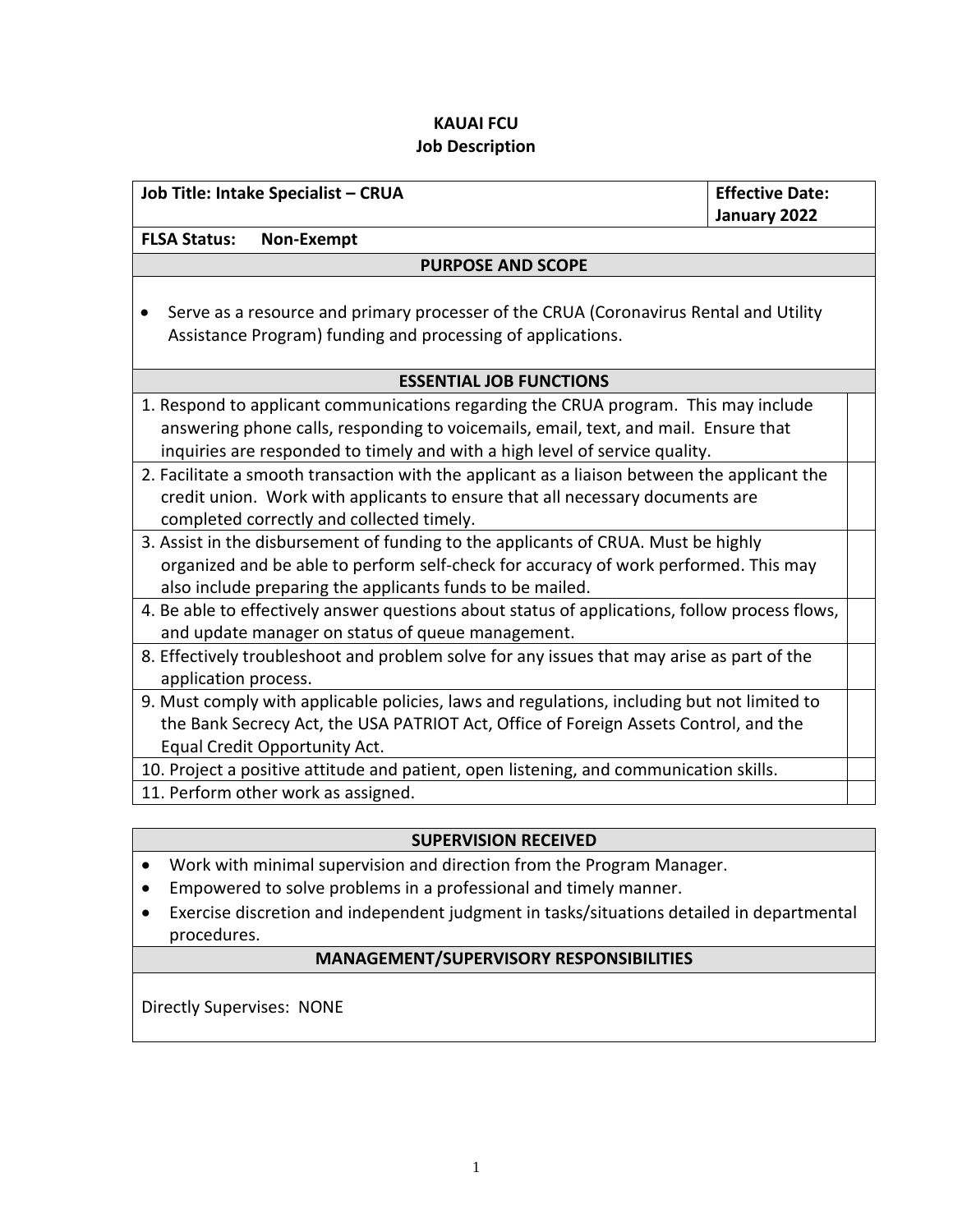## **IDEAL EDUCATION AND/OR EXPERIENCE**

- High school graduate with two-year college courses and/or the equivalent of experience.
- Financial institution and customer service experience preferred, but not required.

# **CERTIFICATES, LICENSES, REGISTRATIONS REQUIRED**

NONE

# **KNOWLEDGE/SKILLS REQUIRED**

Must be able to communicate (verbally and in writing) clearly in the English Language. Proficiency in MS Office (Word/Excel) and Outlook preferred.

## **REASONING/DECISION-MAKING/PLANNING ABILITY**

Must be able to make good decisions dealing with applicants, credit union employees, and the public in a timely manner.

## **CUSTOMER/MEMBER INTERFACE**

Daily and direct, face-to-face contact with external or internal customers or members; may be followed up with correspondence, telephone, electronic messaging, etc.

## **PHYSICAL DEMANDS**

## **Work Environment:**

- "Moderate" noise level in an enclosed air conditioned facility (e.g., office with computers, printers, work area with light traffic, telephones, etc.).
- Usually indoor work with occasional work outdoors.
- Must be able to lift, push, and pull a minimum of 25 lbs.
- Must be able to operate office equipment such as: computer, telephone, scanner/printer, and calculator.
- Position may require prolonged sitting, standing, and walking.
- May be required to drive to other locations and community organizations using a personal vehicle to help facilitate the program.